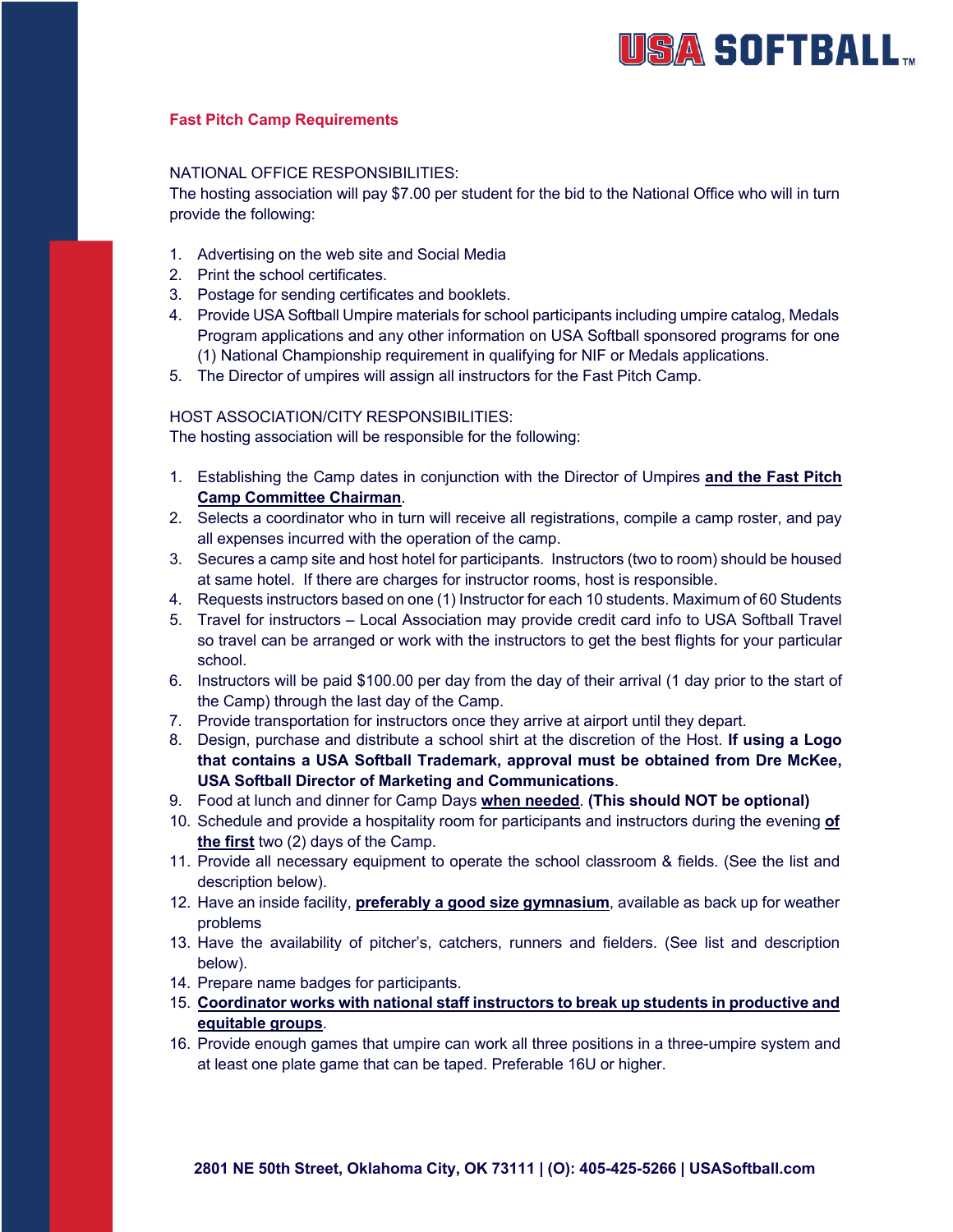

- 17. Complete a final evaluation which will include: a final school roster, you can send the for the check for number of students with this final evaluation.
- 18. **All participants must be Registered USA Softball Umpires in the year the Camp is held. The participant is required to be Background Checked and Safe Sport compliant**.

### LIST AND DESCRIPTION OF ITEMS NECESSARY FOR THE CAMP:

- 1. One (1) pitching machine for every 10 students to a maximum of six (6) machines.
- 2. Live Pitching and catching: Preferred when working drills on field.
- 3. **Catchers at each pitching machine and or Live Pitching**.
- 4. One (1) or two (2) Zone Master Machines to develop a sense of the strike zone.
- 5. Six Cameras and tripods to be used in videoing pitching machine drills and Plate Umpires during all games.
- 6. Fields used for drills should be **lined and have bases** as they would be for game conditions.
- 7. Have **throw-down bases (2 sets), 10 gloves, 2 bats and 20 balls** to be used if necessary.
- 8. **PLAYERS:** Pitchers and catchers for LIVE pitching drills. Use of 2 to 3 pitcher/catcher combinations per each pitching station is recommended.
- 9. **PLAYERS:** Fielders and runners to work during three (3) Umpire System Drills. Consult with Lead Instructor to determine the number of players desired and the specific times they are needed.
- 10. **ASSISTANT INSTRUCTORS:** It is recommended to have individuals who are qualified and willing to help the Instructors during the drills. Consult with the Lead Instructor to determine the number of assistants desired and the time of day needed.

# WHO SHOULD ATTEND THIS CAMP:

This is an Advanced Camp for those who have already have the opportunity to attend Weekend National Umpire Schools and have been able to work higher level Tournaments. Newer umpires may need to attend other training sessions and tournaments before they come to this Camp. Allowing them to attend to soon could set them up to fail.

**This camp is an advanced program for umpires looking to build on past training. The typical participant will have prior experience working USA Softball National Championship play or the equivalent and/or have training obtained at a USA Softball National Umpire School or similar program sponsored by their Local Association.**

#### DAY BY DAY SKETCH OF THE CAMP:

DAY ONE (1) -- Begins with Classroom Session on the Three (3) Umpire System. Move outside to the field drills on all aspects of Three (3) Umpires. Lunch and Dinner included and after dinner back to the classroom in discussing Game Management and Diagramming Plays in a Three (3) Umpire System.

DAY TWO (2) – Begins with Classroom Session on Plate Mechanics. Move outside to pitching machines and videotaping. Then move to Live Pitching coupled with pitching machines. Lunch and Dinner included and after dinner back to Classroom Sessions and then UIC for tournament goes over tournament special rules and assignments.